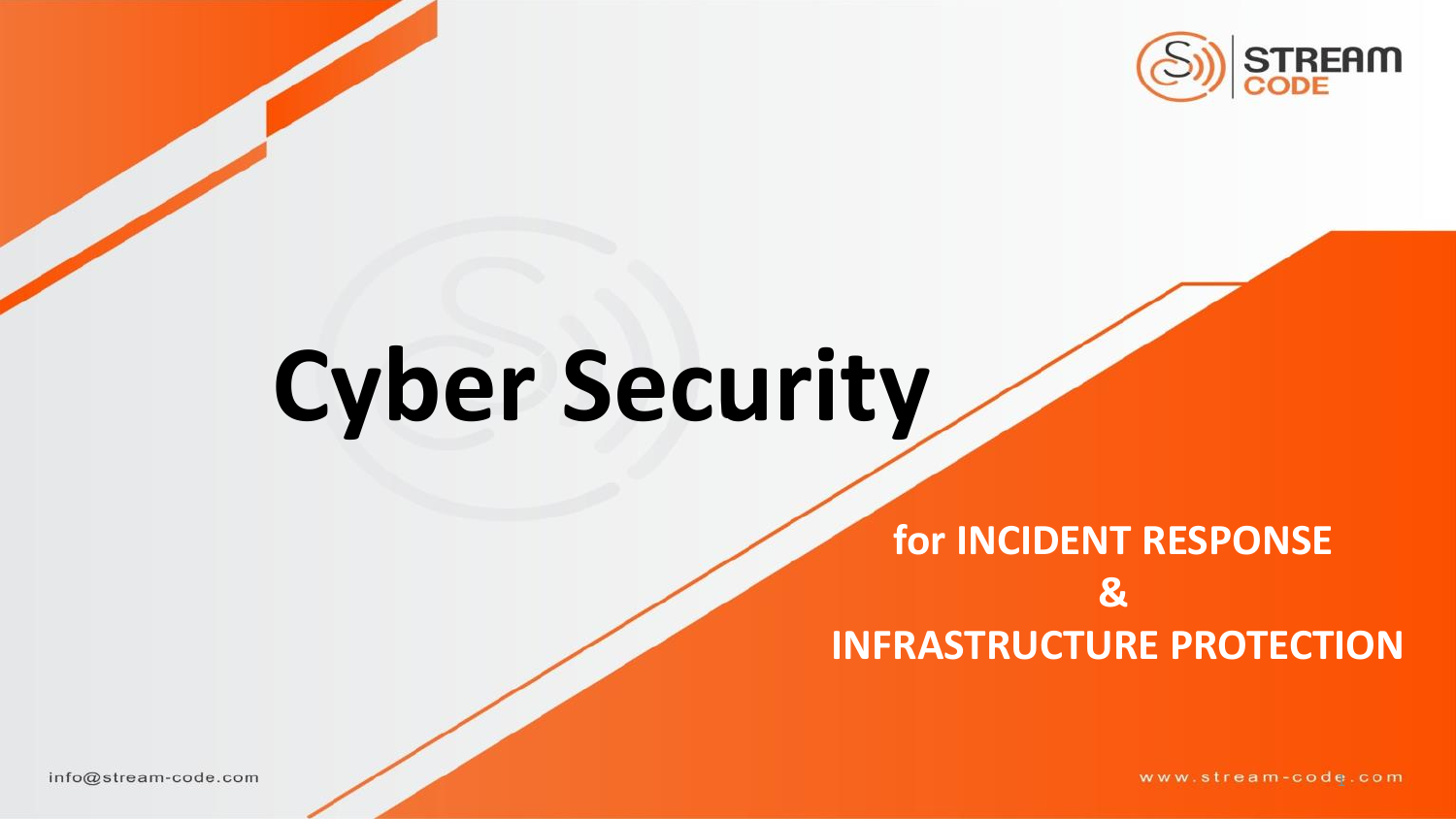### Products





#### **IP Flow Probe**

Diagnose network issues and maintain cyber security in real-time by generating unsampled flow statistics on traffic up to 200Gbps in a 1U chassis



#### **MPAC Security**

Enhanced 40Gbps capture card off-loading signature detection, significantly increasing performance by accelerating IDS applications and Open Source Suricata



#### **CERNE** Open IDS Platform

Powerful, open IDS platform with on demand capture, delivers IDS alerts and complete TCP or UDP session data for rapid incident response analysis



**iew Product** 

A trusted vendor to some of the worlds largest network operators and data centre warehouse organisations to provide efficient, highly scalable network visibility tools based on open source technologies, including 100Gbps flow generation (100G Flow Probe) and Suricata powered intelligent record at 40Gbps (CERNE) for incident response, traffic capture and threat detection in real time at scale up to multiples of 100Gbps.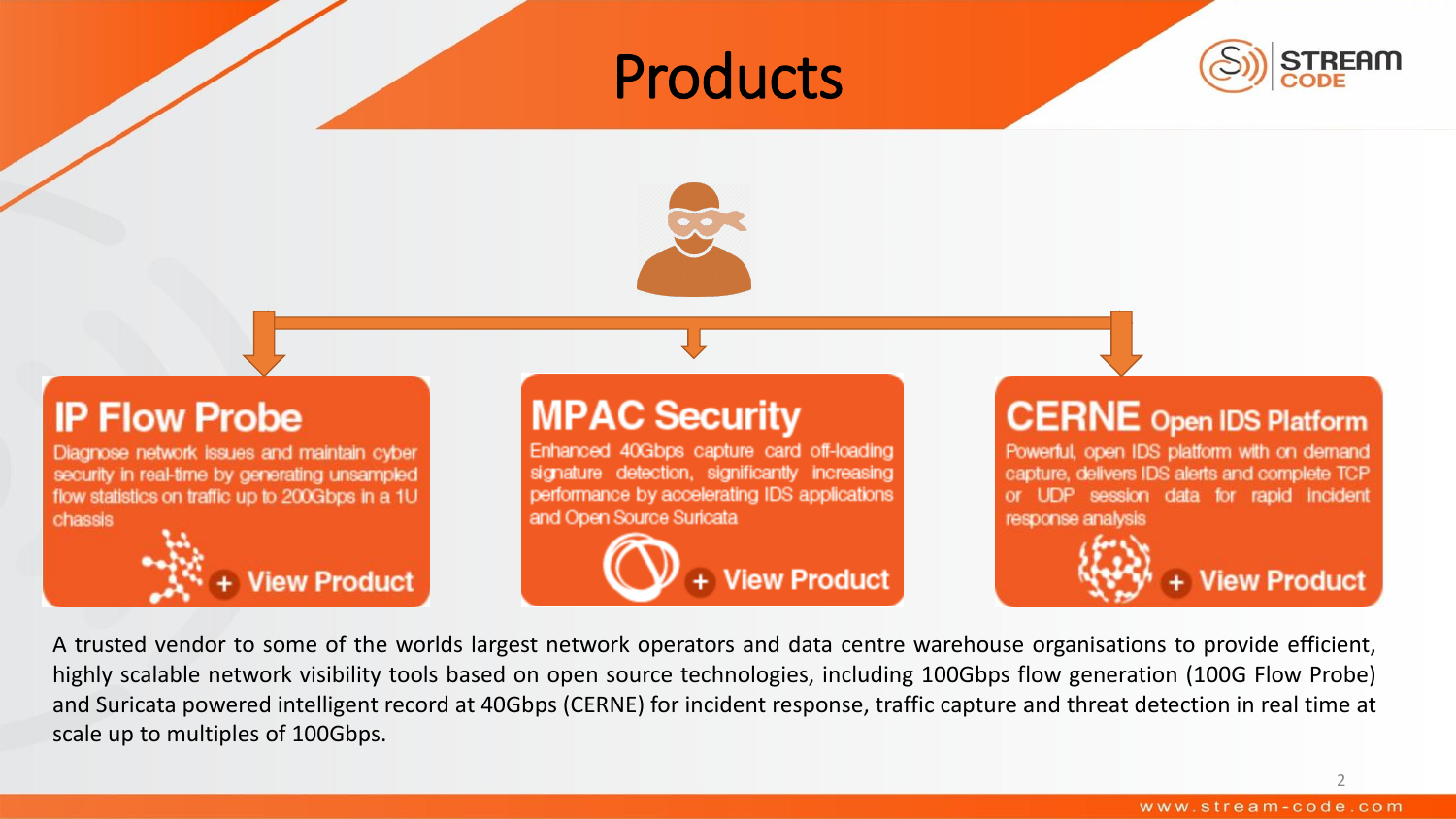### **IP Flow Probe**

Monitor networks in real-time to diagnose network issues and maintain security with the ultra high performance IP Flow Probe



#### **Key Features**

Flow safe load balancing of IPFIX/Netflow/JSON records to multiple collectors

200Gbps throughput and the secure, reliable performance regardless of packet arrival rate

Unsampled 1:1 IPFIX record generation Complete visibility of network behaviour and anomalies

Supports the latest IPFIX/Netflow/JSON export formats Work with any industry standard IPFIX/Netflow collector

> Scale the number of collectors in load share pool as required

Available in a standard 1U chassis **Reduced OPEX**, space and cooling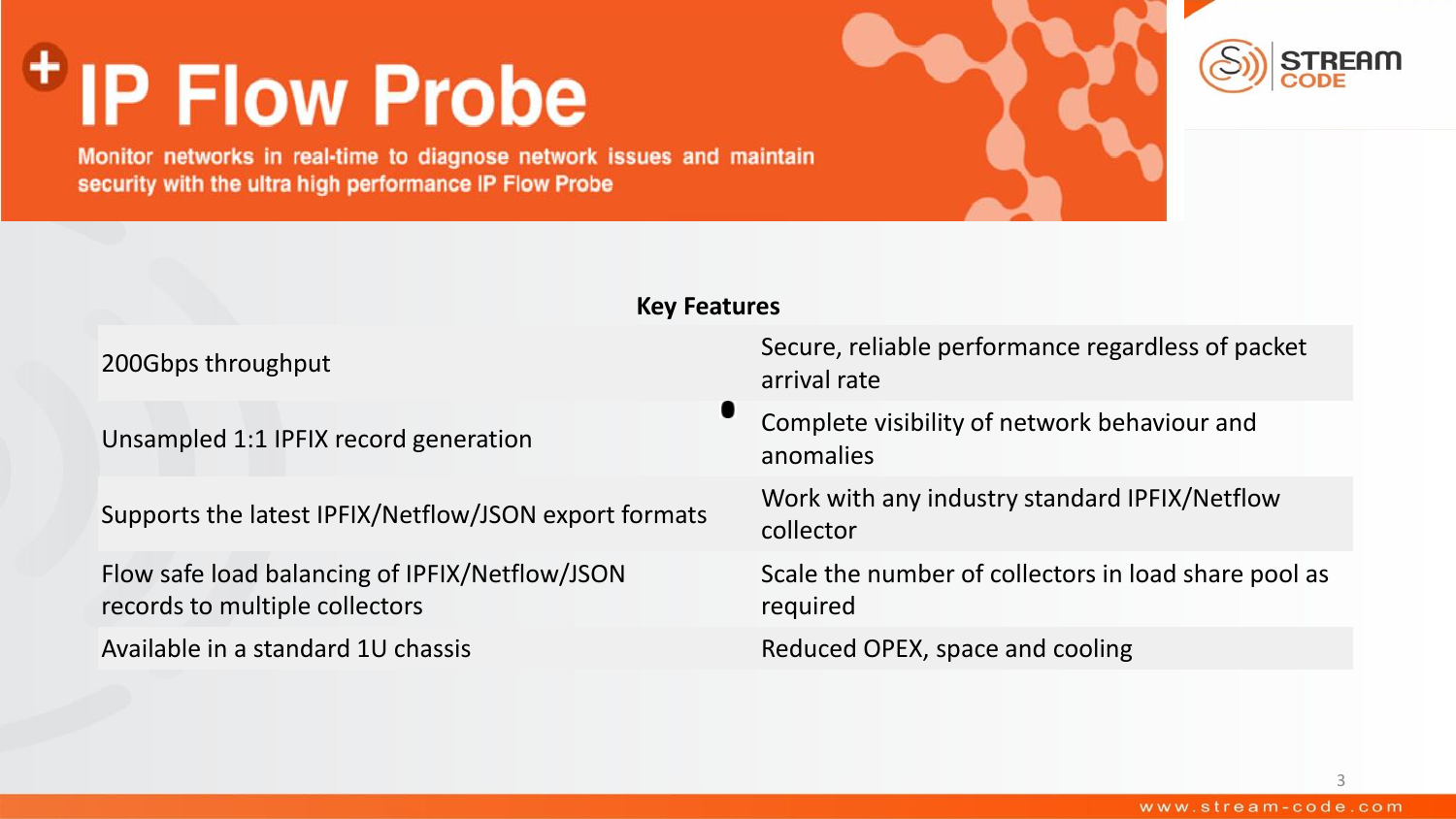### **MPAC<sup>®</sup> Security**

Enhanced 40Gbps capture card offloading signature detection, significantly increasing performance by accelerating IDS applications and Open Source **Suricata Key Features**



Signature match acceleration

Dynamic flow shunting

PF\_RING Open API For other IDS implementations, a PF\_RING API is provided to interface the acceleration capabilities 100% Capture **100% Capture 100% Capture** 100% Capture into host memory for all packets 64 to 9600 bytes Loadshares across up to 64 cores for maximum Loadshares across up to 64 cores for maximum Loadshares across up utilisation of multi-core CPU architectures Pre-process and accelerate keyword rule matches from tens of thousands of rules in dynamically programmable hardware filters Suricata Plug and play Suricata Plug and play Contractor Contractor Contractor Contractor Contractor Contractor Contractor Contractor Contractor Contractor Contractor Contractor Contractor Contractor Contractor Contractor use of Telesoft code within Suricata Accelerate any PF\_RING compatible application with programmable signature match pre-

processing

**STREAM** 

CODE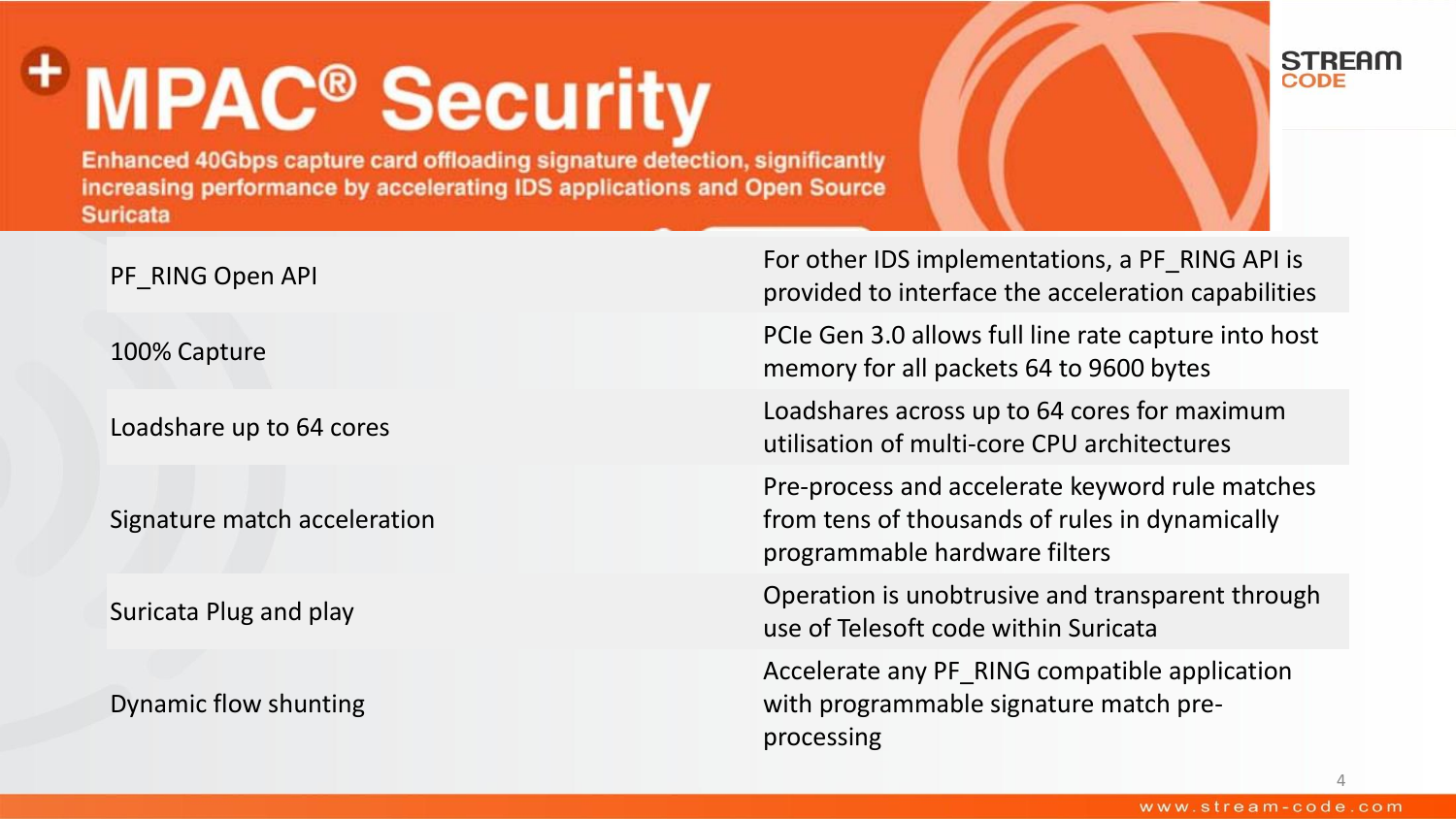### <sup>+</sup> CERNE Open IDS Platform

**STREAM CODE** 

Powerful, open IDS platform with on demand capture, delivers IDS alerts and complete TCP or UDP session data, containing suspected threats for rapid incident response analysis

|                           | <b>Key Features</b>                                                                                                   |
|---------------------------|-----------------------------------------------------------------------------------------------------------------------|
| <b>Built on Suricata</b>  | Hunt for, investigate and triage signature based<br>threats using widely adopted OISF Suricata                        |
| Single, Open Platform     | One ready-to-go and configurable appliance for<br>threat signature scanning, On Demand capture and<br>rapid retrieval |
| Integrates with your SIEM | Open APIs including REST enable rapid integration                                                                     |
| Faster throughput         | Visibility of up to four 10GbE or one 40GbE                                                                           |